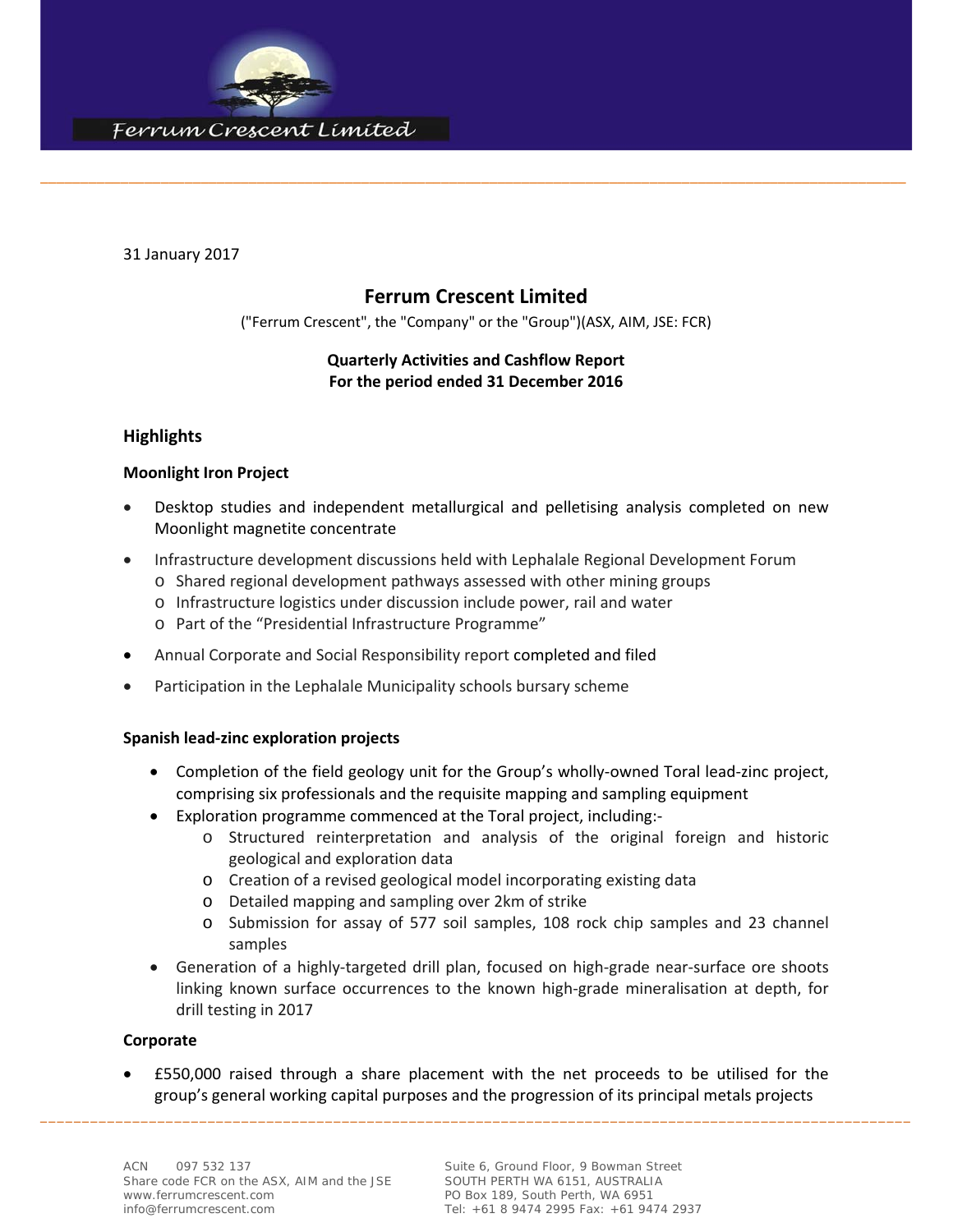- A further 769,231 new ordinary shares issued pursuant to the exercise of certain options at a price of 0.165 pence per share
- Cash balance at the end of the quarter: A\$1,293,410

#### **Post Quarter End**

- As announced on 16 January 2017, Business Venture Investments No. 1709 (Proprietary) Limited ("BVI") did not complete Phase 1 of the bankable feasibility study ("BFS") in accordance with the terms of its farm-in and joint venture agreement ("Agreement") and the extended deadline of 12 January 2017. The Company, whilst reserving its rights under the Agreement, is in ongoing discussions with BVI and is considering its options in relation to the potential development of the Moonlight Project
- Further cost controls implemented in South Africa
- Laurence Read appointed as a Non-Executive Director, following Klaus Borowski's resignation as a Non‐Executive Director to pursue other interests

#### **Exploration Interests**

The following information is provided in accordance with ASX Listing Rule 5.3 for the quarter ended 31 December 2016:

| Project   | Location                             | <b>Right Number</b>  | <b>Right Status</b>                     | <b>Holder</b>                | Percentage<br>Interest |
|-----------|--------------------------------------|----------------------|-----------------------------------------|------------------------------|------------------------|
| Moonlight | Limpopo<br>Province, South<br>Africa | 30/5/1/2/2/201 MR    | Mining Right<br>Granted                 | Ferrum Iron<br>Ore (Pty) Ltd | 97%                    |
| Moonlight | Limpopo<br>Province, South<br>Africa | LP30/6/1/1/2/11868PR | Prospecting<br><b>Right Application</b> | Ferrum Iron<br>Ore (Pty) Ltd | 97%                    |
| Toral     | León Province,<br>Spain              | 15.199               | Investigation<br>Permit                 | GoldQuest<br>Iberica, S.L.   | 100%                   |
| Lago      | Galicia<br>Province, Spain           | Lago II 6.056        | Lago II<br>Exploration<br>Permit        | GoldQuest<br>Iberica, S.L.   | 100%                   |
|           |                                      | Lago III 6.058       | Lago III<br>Investigation<br>Permit     |                              |                        |

\_\_\_\_\_\_\_\_\_\_\_\_\_\_\_\_\_\_\_\_\_\_\_\_\_\_\_\_\_\_\_\_\_\_\_\_\_\_\_\_\_\_\_\_\_\_\_\_\_\_\_\_\_\_\_\_\_\_\_\_\_\_\_\_\_\_\_\_\_\_\_\_\_\_\_\_\_\_\_\_\_\_\_\_\_\_\_\_\_\_\_\_\_\_\_\_\_\_\_\_\_\_\_\_

1. Listing of tenements held:

No tenements were disposed of or acquired during the quarter.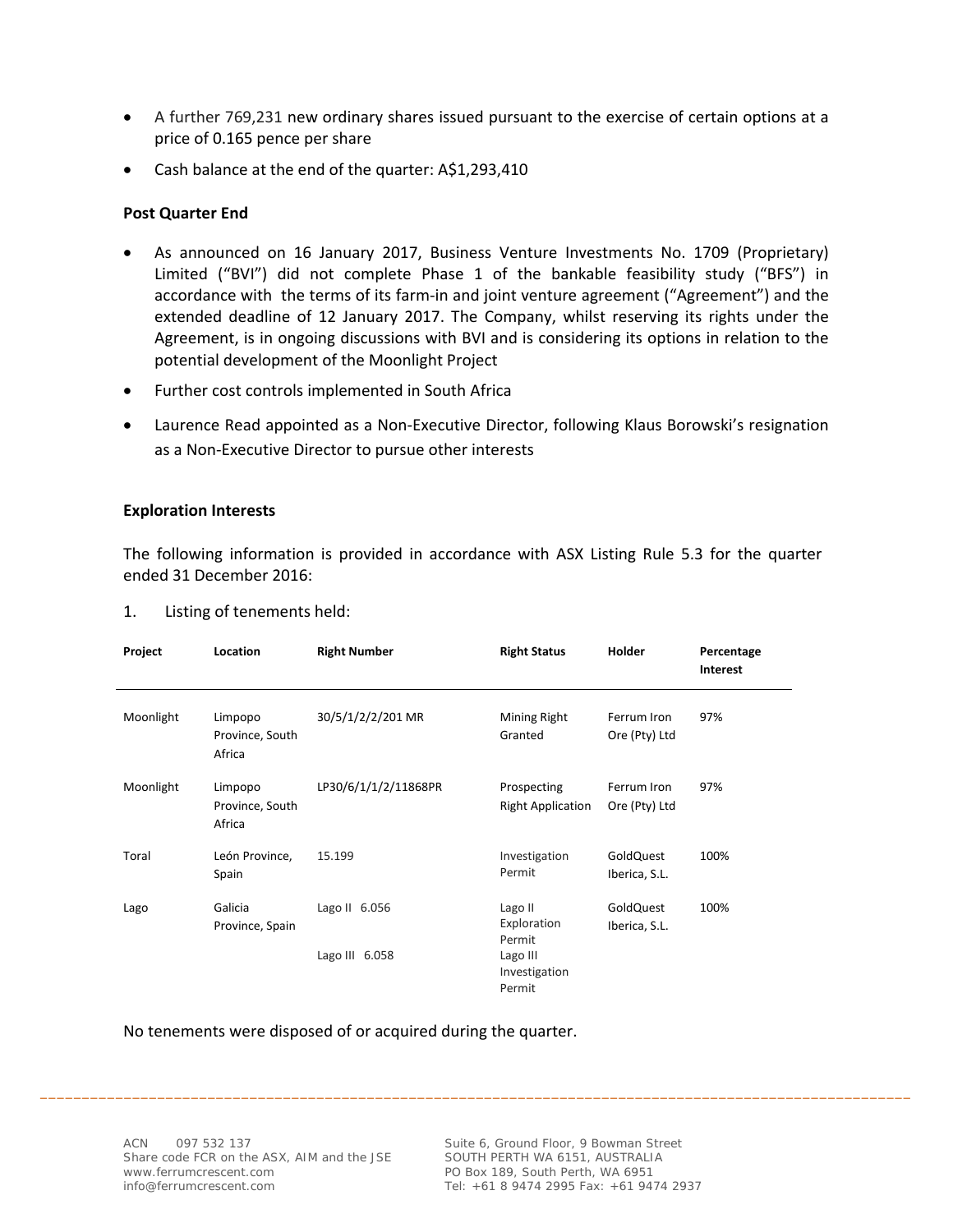#### **Justin Tooth, Executive Chairman of Ferrum Crescent, today commented**:

"*The final quarter of 2016 was a pivotal point for the Company as we began exploration activities at our newly acquired Toral lead‐zinc project in Northern Spain. With a dedicated Project Manager, Merlin Marr‐Johnson, and a fully‐equipped field geology team now in place, we have swiftly progressed our planned work programme, including the recent submission of over six hundred soil, rock chip and channel samples for assay and the generation of our Phase One drill plan.*

*"In South Africa, we continue to assess options for the potential development of the group's Moonlight Project, whilst at the corporate level most recently we were pleased to welcome Laurence Read to the Board and to wish Klaus Borowski well in his retirement. We now have a strong team in place and I look forward to updating the market on our operational progress in due course."* 

For further information on the Company, please visit www.ferrumcrescent.com or contact:

#### **Ferrum Crescent Limited**

Justin Tooth, Executive Chairman Grant Button, Company Secretary T: +61 8 9474 2995

*UK enquiries*:

Laurence Read (UK representative) T: +44 7557 672 432

#### **Strand Hanson Limited** (Nominated Adviser)

Rory Murphy/Matthew Chandler T: +44 (0)20 7409 3494

#### **Beaufort Securities Limited** (Broker)

Elliot Hance T: +44 (0)20 7382 8300

#### **Bravura Capital (Pty) Ltd** (JSE Sponsor)

Doné Hattingh T (direct): +27 11 459 5037

*The information contained within this announcement is deemed by the Company to constitute inside information as stipulated under the Market Abuse Regulation (EU) No. 596/2014.*

\_\_\_\_\_\_\_\_\_\_\_\_\_\_\_\_\_\_\_\_\_\_\_\_\_\_\_\_\_\_\_\_\_\_\_\_\_\_\_\_\_\_\_\_\_\_\_\_\_\_\_\_\_\_\_\_\_\_\_\_\_\_\_\_\_\_\_\_\_\_\_\_\_\_\_\_\_\_\_\_\_\_\_\_\_\_\_\_\_\_\_\_\_\_\_\_\_\_\_\_\_\_\_\_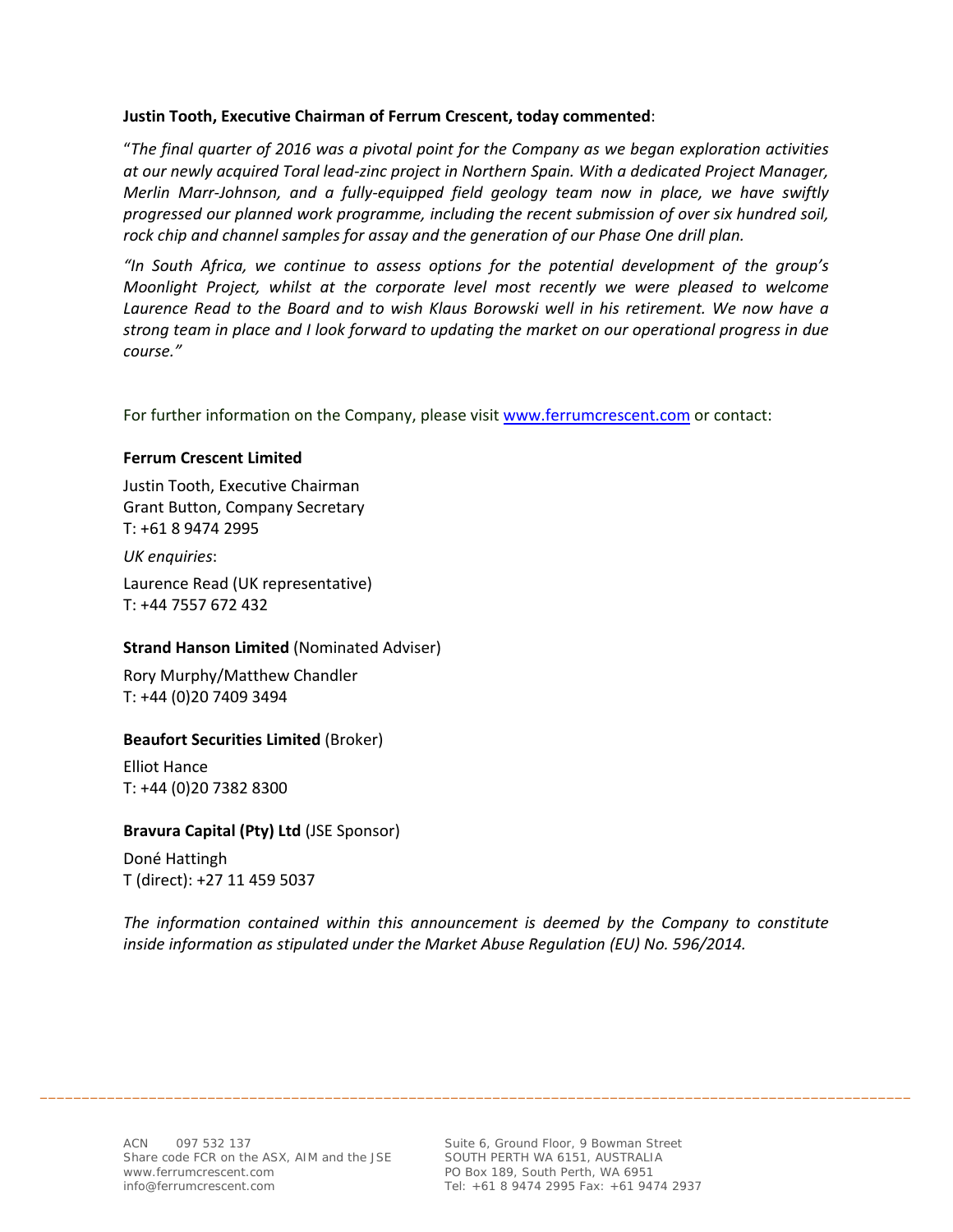#### **Notes to Editors**:

#### **Further Information on the Spanish lead‐zinc Exploration Projects**

#### *Toral Project*

The wholly owned Toral zinc-lead-silver permit is located near Ponferrada in the west of the province of León, Autonomous Community of Castile and León, Spain approximately 400km northwest of Madrid.

The Toral Project has been extensively explored historically by its previous owners Portex Minerals Inc. and Lundin Mining S.L. and the 2,024ha of mineral rights contains extensive high grade zinc mineralisation. Located in north‐west Spain, approximately 400km north‐west of Madrid, the project's licence area hosts excellent road, rail and power infrastructure and is situated in a known historic mining jurisdiction. The asset also has a pre‐existing NI 43‐101 resource estimate reported by Micon International Co. Limited on 30 April 2012 (the "NI 43‐101 Report"). The NI 43‐101 Report estimated that the project has a NI 43‐101 compliant Inferred and Indicated foreign resource estimate of 8.71Mt at an economic cut‐off grade of 7% Pb + Zn (as set out in the Company's announcement of 10 November 2016).

#### *Lago Project*

The Lago Project is located approximately 54km to the north‐east of the Toral Project. Historical investigations completed by or on behalf of the Spanish mining firm, Exploracion Minera International Espana S.A. ("EXMINESA"), between 1985 and 1990, indicated that mineralisation at the Lago Project may be similar to that encountered at the Toral Project with vertical, lenticular bodies (probably more than one) approximately 800m long by 300m wide.

#### *2016 Spanish work programme overview*

- Analysis and re‐interpretation of existing historic data on the Company's Spanish Exploration Projects commenced in September 2016.
- Planned work programme comprises:
	- re-mapping of the main Toral Project area applying re-interpreted historical geological understanding of the regional controls on mineralisation;
	- o in‐fill surveys over the main prospect area where detailed soil geochemistry has not previously been conducted;
	- o structural mapping of the existing adits, outcrop and the nearby mineralisation occurrences in order to gauge the balance between local (not fully tested) and regional (well documented) controls on mineralisation;
	- o re‐logging of historical drill‐core and re‐assaying of areas where incomplete assays were taken previously in order to seek to identify potential new shallow high grade targets at the Toral Project;
	- o creation of a revised geological model incorporating existing and new geological data (geochemistry, structural interpretation, assays, logs, maps); and
	- o generation of a highly targeted drill plan, focused on high‐grade near surface ore shoots linking known surface occurrences and known high-grade mineralisation at depth, for testing in 2017.

\_\_\_\_\_\_\_\_\_\_\_\_\_\_\_\_\_\_\_\_\_\_\_\_\_\_\_\_\_\_\_\_\_\_\_\_\_\_\_\_\_\_\_\_\_\_\_\_\_\_\_\_\_\_\_\_\_\_\_\_\_\_\_\_\_\_\_\_\_\_\_\_\_\_\_\_\_\_\_\_\_\_\_\_\_\_\_\_\_\_\_\_\_\_\_\_\_\_\_\_\_\_\_\_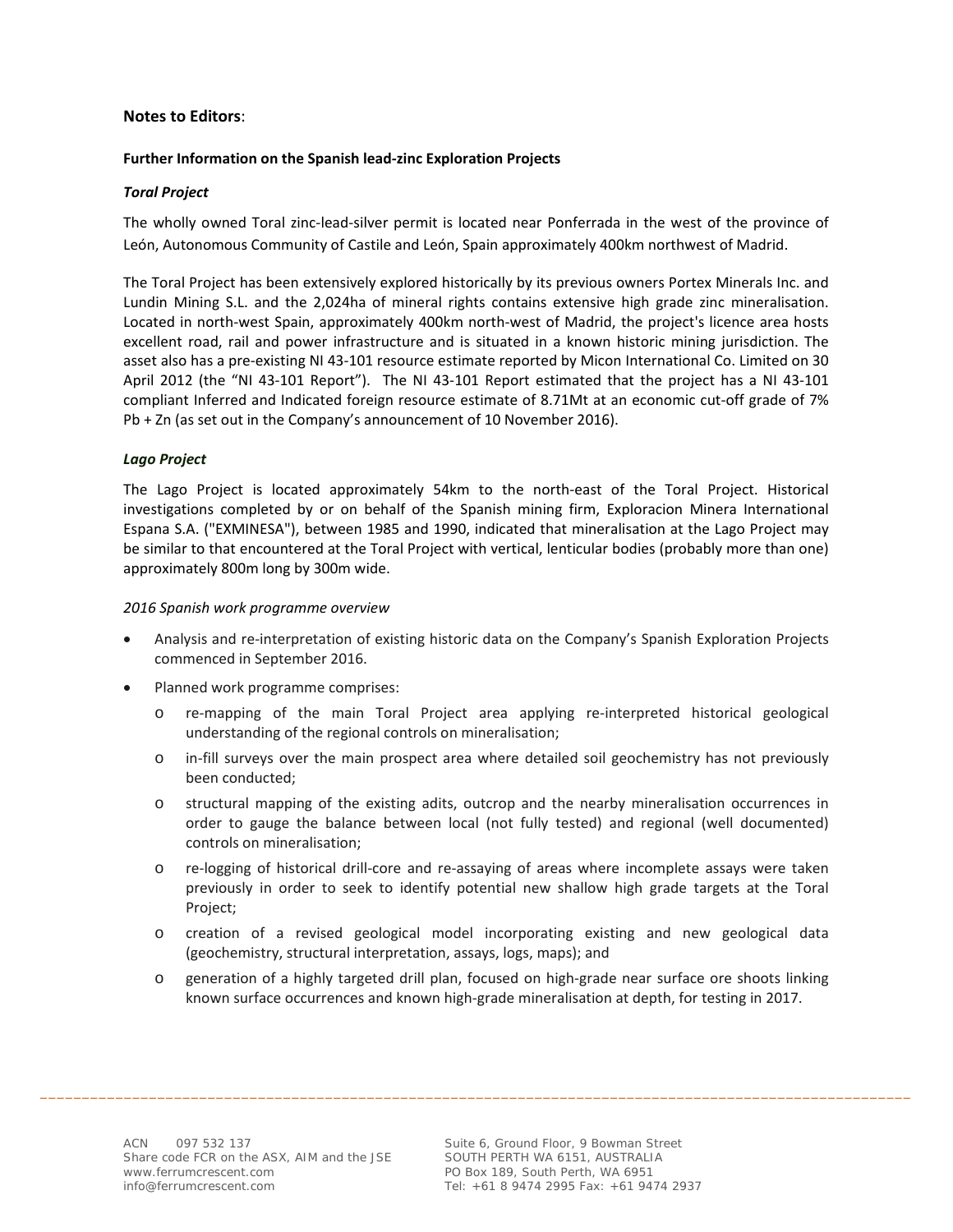#### **Further Information on the Moonlight Project, South Africa**

Ferrum Crescent's Moonlight Iron Project is located in Limpopo Province in the north of South Africa. The Moonlight Deposit (upon which the Project is based) is a magnetite deposit located on the Moonlight, Gouda Fontein and Julietta farms and is the main operational focus for the Company. Iscor Limited ("**Iscor**"), which explored the Project in the 1980s and 1990s, reported mineralisation capable of producing a concentrate grading at 68.7% iron. At that time, Iscor concluded that the deposit, which was described as being comparable to the world's best, was easily mineable due to its low waste‐to‐ore ratio. The beneficiation attributes of Moonlight ore are extremely impressive, with low-intensity magnetic separation considered suitable for optimum concentration.

Metallurgical tests on Moonlight material, undertaken since then by Ferrum Crescent, suggest that Iscor's historical results are conservative, that good metal recoveries can be achieved, and that the resulting concentrates have a high iron content and only negligible impurities, at grind sizes considered to be industry standard (P80 of 75 ‐ 125 microns).

Key features of the project to date are:

- JORC (2012) compliant Mineral Resource;
- Historical drilling, drilling by the Group, geological modelling and a high density geophysical survey conducted by the Company in 2012 confirm tonnage upside potential;
- 30 year Mining Right granted;
- Environmental licence (EIA) in place for the Moonlight mining area (approved 4 April 2013);
- Metallurgical test work indicates the potential for high quality concentrate and/or pellets with in excess of 69% iron content and low deleterious elements (DR grade pellets for use in direct reduction iron/electric arc steel‐making processes);
- The quality of product that can potentially be produced at Moonlight is a clear differentiator against its industry peers, as is the access to infrastructure (port, power and rail);
- Duferco offtake partner (4.5 Mtpa plus first right on a further 1.5 Mtpa if not sold domestically). South Africa currently has a growing demand for high grade iron concentrate and/or pellets for its steel industry;
- Located near Kumba railhead at Thabazimbi (Kumba operation depleting in grade), Limpopo Province, northern South Africa;

\_\_\_\_\_\_\_\_\_\_\_\_\_\_\_\_\_\_\_\_\_\_\_\_\_\_\_\_\_\_\_\_\_\_\_\_\_\_\_\_\_\_\_\_\_\_\_\_\_\_\_\_\_\_\_\_\_\_\_\_\_\_\_\_\_\_\_\_\_\_\_\_\_\_\_\_\_\_\_\_\_\_\_\_\_\_\_\_\_\_\_\_\_\_\_\_\_\_\_\_\_\_\_\_

- New Eskom power plant (4,800MW) commissioning first 800MW module;
- Richards Bay port expansion for potential export of future iron ore products; and
- Local community, Ga‐Seleka, has an effective 3% carried interest in the Moonlight Project.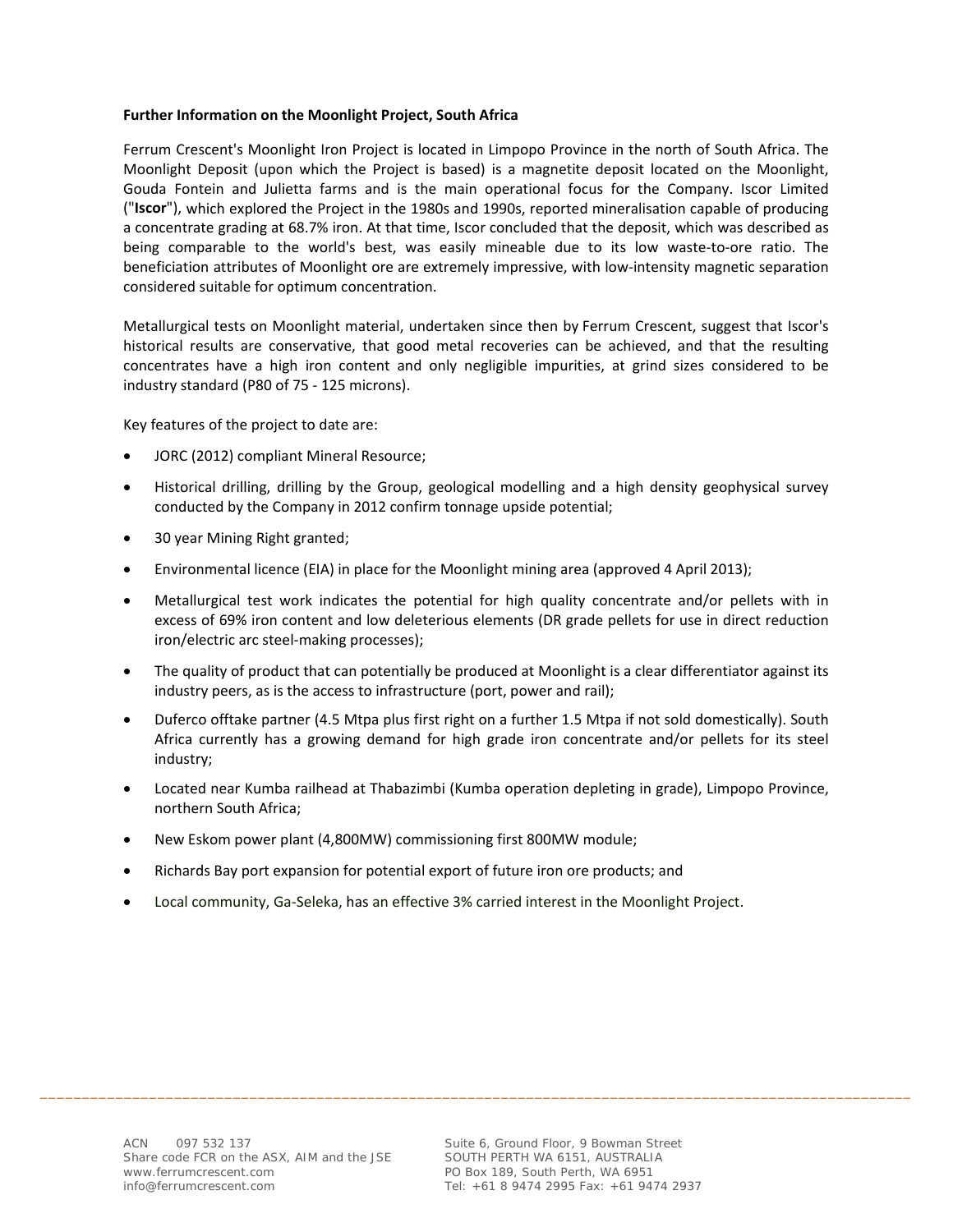*+Rule 5.5* 

# **Appendix 5B**

# **Mining exploration entity and oil and gas exploration entity quarterly report**

Introduced 01/07/96 Origin Appendix 8 Amended 01/07/97, 01/07/98, 30/09/01, 01/06/10, 17/12/10, 01/05/13, 01/09/16

#### **Name of entity**

Ferrum Crescent Limited

**ABN Quarter ended ("current quarter")** 

58 097 532 137 31 December 2016

|     | <b>Consolidated statement of cash flows</b>       | <b>Current quarter</b><br>\$A'000 | Year to date (6<br>months)<br>\$A'000 |
|-----|---------------------------------------------------|-----------------------------------|---------------------------------------|
| 1.  | Cash flows from operating activities              |                                   |                                       |
| 1.1 | Receipts from customers                           |                                   |                                       |
| 1.2 | Payments for                                      |                                   |                                       |
|     | exploration & evaluation<br>(a)                   | (78)                              | (98)                                  |
|     | development<br>(b)                                |                                   |                                       |
|     | production<br>(c)                                 |                                   |                                       |
|     | staff costs<br>(d)                                | (92)                              | (184)                                 |
|     | administration and corporate costs<br>(e)         | (462)                             | (780)                                 |
| 1.3 | Dividends received (see note 3)                   |                                   |                                       |
| 1.4 | Interest received                                 |                                   |                                       |
| 1.5 | Interest and other costs of finance paid          |                                   |                                       |
| 1.6 | Income taxes paid                                 |                                   |                                       |
| 1.7 | Research and development refunds                  |                                   |                                       |
| 1.8 | Other (provide details if material)               |                                   |                                       |
| 1.9 | Net cash from / (used in) operating<br>activities | (632)                             | (1,062)                               |

| 2.  | Cash flows from investing activities |      |       |
|-----|--------------------------------------|------|-------|
| 2.1 | Payments to acquire:                 |      |       |
|     | property, plant and equipment<br>(a) |      |       |
|     | tenements (see item 10)<br>(b)       |      |       |
|     | investments<br>(C)                   | (37) | (928) |
|     | other non-current assets<br>(d)      |      |       |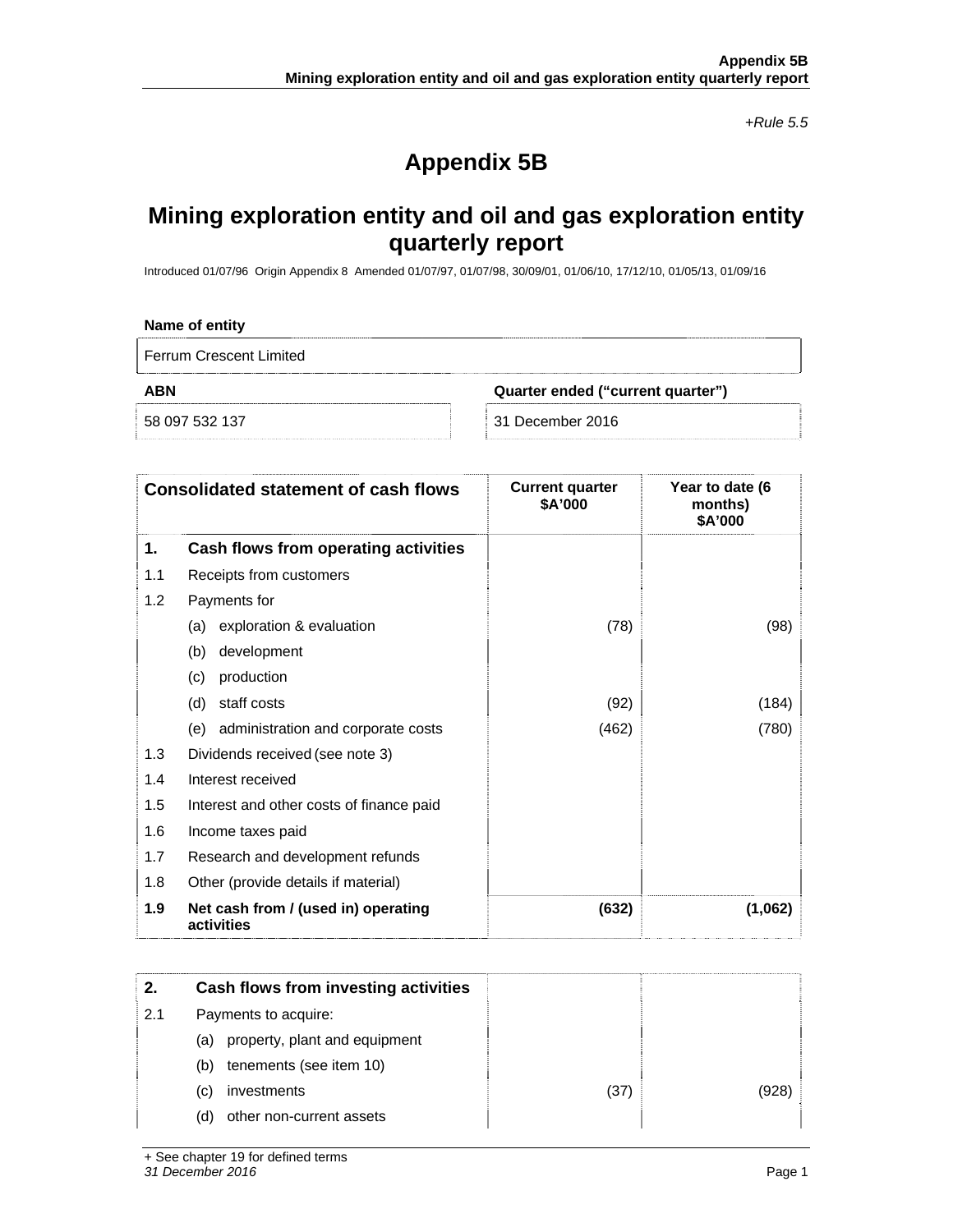#### **Appendix 5B Mining exploration entity and oil and gas exploration entity quarterly report**

|               | <b>Consolidated statement of cash flows</b>       | <b>Current quarter</b><br>\$A'000 | Year to date (6<br>months)<br>\$A'000 |
|---------------|---------------------------------------------------|-----------------------------------|---------------------------------------|
| $2.2^{\circ}$ | Proceeds from the disposal of:                    |                                   |                                       |
|               | property, plant and equipment<br>(a)              | (2)                               | (2)                                   |
|               | tenements (see item 10)<br>(b)                    |                                   |                                       |
|               | (c)<br>investments                                |                                   |                                       |
|               | other non-current assets<br>(d)                   |                                   |                                       |
| 2.3           | Cash flows from loans to other entities           |                                   |                                       |
| 2.4           | Dividends received (see note 3)                   |                                   |                                       |
| 2.5           | Other (provide details if material)               |                                   |                                       |
| 2.6           | Net cash from / (used in) investing<br>activities | (39)                              | (930)                                 |

| 3.   | Cash flows from financing activities                                           |       |       |
|------|--------------------------------------------------------------------------------|-------|-------|
| 3.1  | Proceeds from issues of shares                                                 | 934   | 2,828 |
| 3.2  | Proceeds from issue of convertible notes                                       |       |       |
| 3.3  | Proceeds from exercise of share options                                        |       |       |
| 3.4  | Transaction costs related to issues of<br>shares, convertible notes or options | (130) |       |
| 3.5  | Proceeds from borrowings                                                       |       |       |
| 3.6  | Repayment of borrowings                                                        |       |       |
| 3.7  | Transaction costs related to loans and<br>borrowings                           |       |       |
| 3.8  | Dividends paid                                                                 |       |       |
| 3.9  | Other (provide details if material)                                            |       |       |
| 3.10 | Net cash from / (used in) financing<br>activities                              | 804   | 2,606 |

| 4.  | Net increase / (decrease) in cash and<br>cash equivalents for the period |       |         |
|-----|--------------------------------------------------------------------------|-------|---------|
| 4.1 | Cash and cash equivalents at beginning of<br>period                      | 1,162 | 743     |
| 4.2 | Net cash from / (used in) operating<br>activities (item 1.9 above)       | (632) | (1,062) |
| 4.3 | Net cash from / (used in) investing activities<br>(item 2.6 above)       | (39)  | (930)   |
| 4.4 | Net cash from / (used in) financing activities<br>item 3.10 above)       | 804   | 2,606   |
| 4.5 | Effect of movement in exchange rates on<br>cash held                     | (2)   | (64)    |
| 4.6 | Cash and cash equivalents at end of<br>period                            | 1,293 | 1,293   |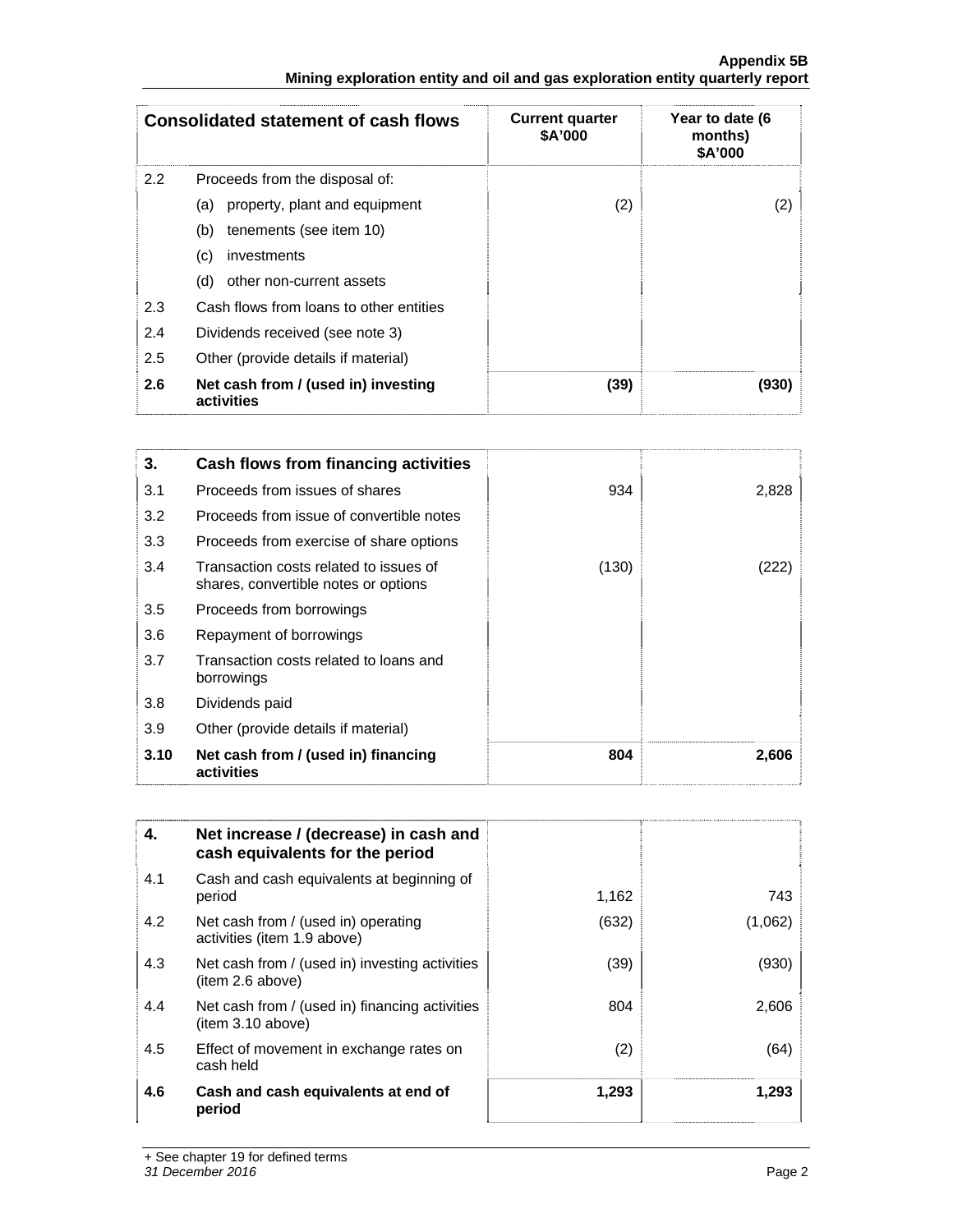| Consolidated statement of cash flows | <b>Current quarter</b><br>\$A'000 | Year to date (6<br>months)<br>\$A'000 |
|--------------------------------------|-----------------------------------|---------------------------------------|
|                                      |                                   |                                       |

| 5.  | Reconciliation of cash and cash<br>equivalents<br>at the end of the quarter (as shown in the<br>consolidated statement of cash flows) to the<br>related items in the accounts | <b>Current quarter</b><br>\$A'000 | <b>Previous quarter</b><br>\$A'000 |
|-----|-------------------------------------------------------------------------------------------------------------------------------------------------------------------------------|-----------------------------------|------------------------------------|
| 5.1 | <b>Bank balances</b>                                                                                                                                                          | 1,293                             | 1,162                              |
| 5.2 | Call deposits                                                                                                                                                                 |                                   |                                    |
| 5.3 | Bank overdrafts                                                                                                                                                               |                                   |                                    |
| 5.4 | Other (provide details)                                                                                                                                                       |                                   |                                    |
| 5.5 | Cash and cash equivalents at end of<br>quarter (should equal item 4.6 above)                                                                                                  | 1,293                             | 1,162                              |

| 6.  | Payments to directors of the entity and their associates                          | <b>Current quarter</b><br><b>\$A'000</b> |
|-----|-----------------------------------------------------------------------------------|------------------------------------------|
| 6.1 | Aggregate amount of payments to these parties included in item 1.2                | 113                                      |
| 6.2 | Aggregate amount of cash flow from loans to these parties included<br>in item 2.3 |                                          |
|     |                                                                                   |                                          |

6.3 Include below any explanation necessary to understand the transactions included in items 6.1 and 6.2

| 7.  | Payments to related entities of the entity and their<br>associates                                          | <b>Current quarter</b><br><b>\$A'000</b> |
|-----|-------------------------------------------------------------------------------------------------------------|------------------------------------------|
| 7.1 | Aggregate amount of payments to these parties included in item 1.2                                          |                                          |
| 7.2 | Aggregate amount of cash flow from loans to these parties included<br>in item 2.3                           |                                          |
| 7.3 | Include below any explanation necessary to understand the transactions included in<br>items $7.1$ and $7.2$ |                                          |
|     |                                                                                                             |                                          |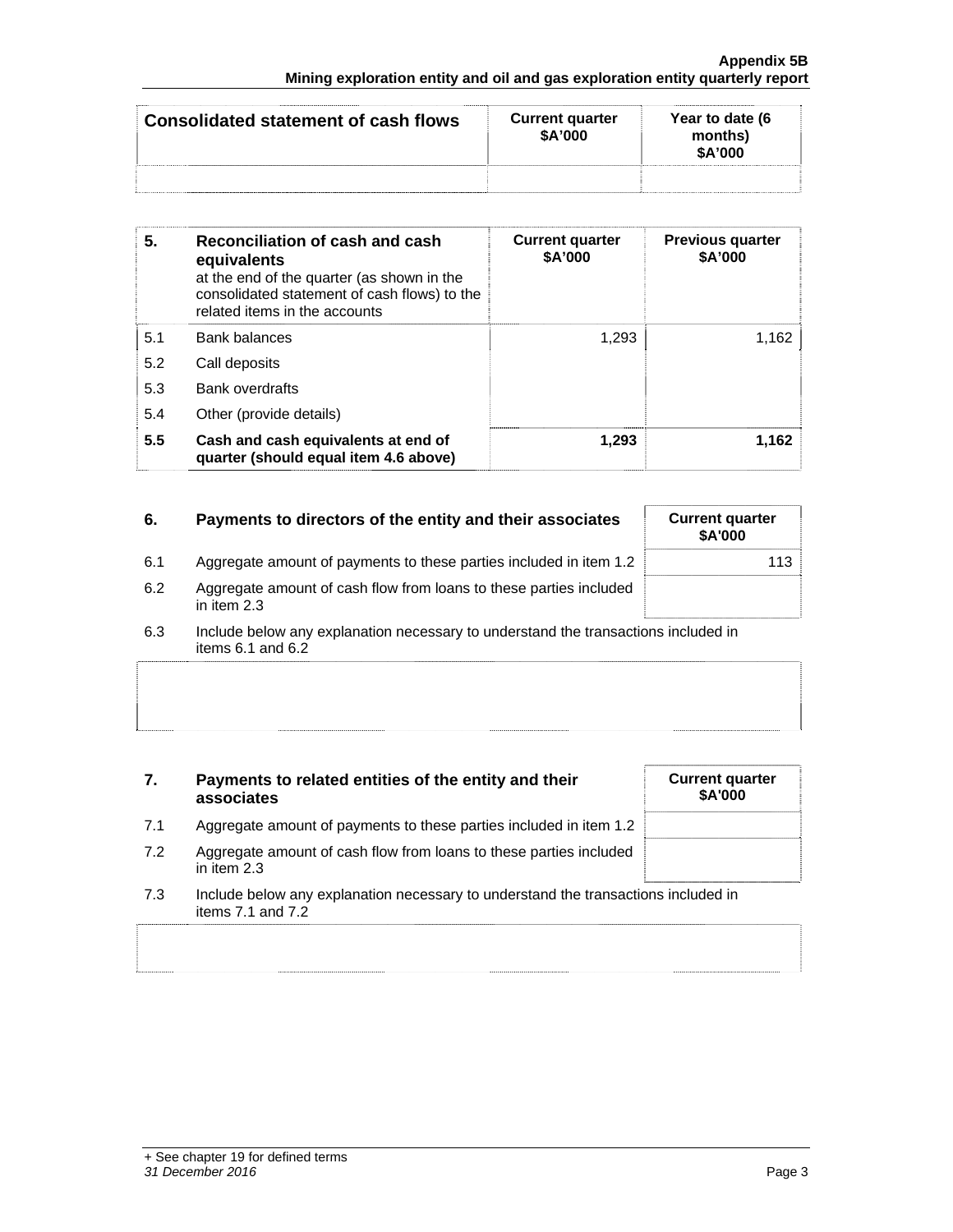| 8.  | <b>Financing facilities available</b><br>Add notes as necessary for an<br>understanding of the position | <b>Total facility amount</b><br>at quarter end<br>\$A'000 | Amount drawn at<br>quarter end<br>\$A'000 |
|-----|---------------------------------------------------------------------------------------------------------|-----------------------------------------------------------|-------------------------------------------|
| 8.1 | Loan facilities                                                                                         |                                                           |                                           |
| 8.2 | Credit standby arrangements                                                                             |                                                           |                                           |
| 8.3 | Other (please specify)                                                                                  |                                                           |                                           |

8.4 Include below a description of each facility above, including the lender, interest rate and whether it is secured or unsecured. If any additional facilities have been entered into or are proposed to be entered into after quarter end, include details of those facilities as well.

| 9.  | <b>Estimated cash outflows for next quarter</b> | \$A'000 |
|-----|-------------------------------------------------|---------|
| 9.1 | Exploration and evaluation                      | 139     |
| 9.2 | Development                                     |         |
| 9.3 | Production                                      |         |
| 9.4 | Staff costs                                     | 188     |
| 9.5 | Administration and corporate costs              | 238     |
| 9.6 | Other (provide details if material)             |         |
| 9.7 | <b>Total estimated cash outflows</b>            | 565     |

| 10.  | <b>Changes in</b><br>tenements<br>(items 2.1(b) and<br>$2.2(b)$ above)                               | Tenement reference and<br><b>location</b> | Nature of<br>interest | <b>Interest</b><br>at<br>beginnin<br>g of<br>quarter | <b>Interest</b><br>at end<br>οf<br>quarter |
|------|------------------------------------------------------------------------------------------------------|-------------------------------------------|-----------------------|------------------------------------------------------|--------------------------------------------|
| 10.1 | Interests in mining<br>tenements and<br>petroleum<br>tenements lapsed,<br>relinquished or<br>reduced |                                           |                       |                                                      |                                            |
| 10.2 | Interests in mining<br>tenements and<br>petroleum<br>tenements acquired<br>or increased              |                                           |                       |                                                      |                                            |